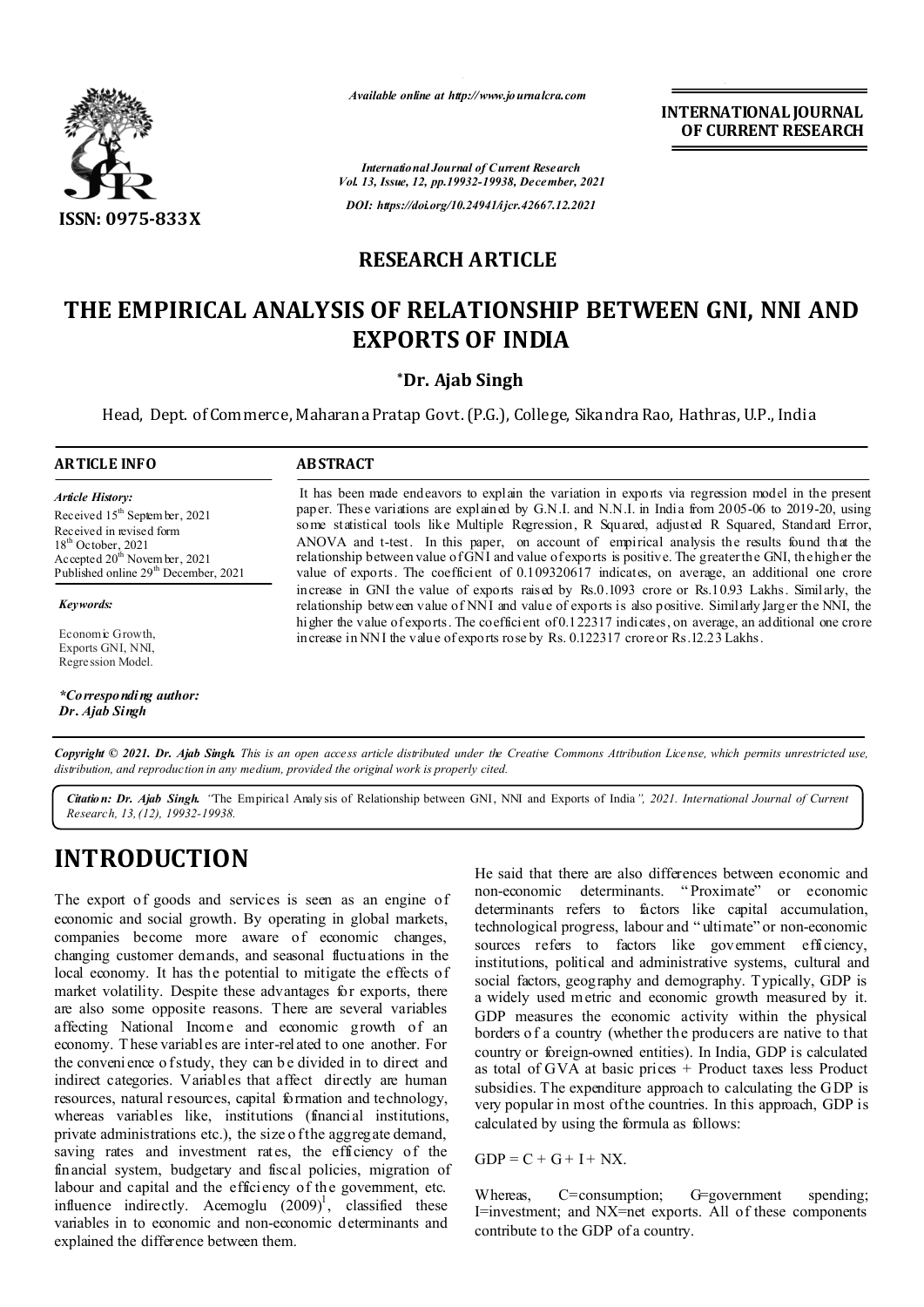Gross National Income (GNI) is also a signi ficant measure of economic growth. Nowadays, It is considered better than GDP for measuring overall economic health of an economy. It is the sum of all income earned by citizens or nationals of a country (regardless o f whether the underlying economic activity takes place dom estically or abroad). It is calculated like  $GDP + Net$ primary income from rest of the world (ROW) (Receipts less payments). Net National Income (NNI) is another measure of economic growth is calculate as GNI minus Consumption of fixed capital or Depreciation.

**A Survey of Empirical Studies:** Several studies have been done by Indian and other economists to analyze the relationship between export growth and economic growth. With the process of planned economic development, the country adopted a policy of import-substitution in place of industrialization as a strategy o fe conomic development in line with other developing countries like Argentina and Brazil, etc. This type of industrialization faced criticism from economists for its high cost as a waste of resources. By the late sixties, the country reached a border in the form of stagnation of exports and a widening gap in the balance of p ayments. This situation prompted the government to shift from import-oriented industrialization to export-oriented industrialization as a necessity to increase exports so that the balance of payments remains in manageable proportions. T his change in policy was also driven by the success of the economies of South Korea, Taiwan and Singapore in Asia and Mexico and Brazil in Latin America.

M.K. Datta Choudhary<sup>1</sup> discounted the role of international trade in the process of economic development of the Indian economy in view of the small size of the external sector as their international trade constituted about 10 per cent of their national income. Some Indian economists like A.K. Bagchi and M.K. Datta Choudhary<sup>2</sup> initially expressed doubts about the success of this policy. V. N.  $Attri<sup>3</sup>$  in his study has analyzed the relationship between export growth and economic growth in terms of its effect on the structural transformation of the Indian economy involving a process of industrial development. This study has attempted to analyze the perspective of a broad framework that takes into account the role of aggregate demand expansion, including the following factors: (a) dom estic demand expansion, (b) export expansion, and (c) import substitution, but does not take into account the change in the input output coefficient.

Attri's study covers the period 1960-1988. This study uses a multiple regression in the long-form and the dependent variable is the index of industrial production (IP), which is a proxy for domestic production, while the index o f stock prices and import prices is used to measure domestic demand, has been used as a proxy of export demand and import demand. Regression analysis concludes that although domestic d emand has been the most important variable in determining industrial output, export demand has also been a strong explanatory variable in determining industrial growth over the period. W. R. Clive $4$  tried to point out in his study that export based strategy may not be helpful in countries like India. Sukumar Nandy and Basudeb Biswas in their study of the problem in the context of the Indian economy for the period 1960 to 1985 in a bi-variate model used by Sims and Granger to analyze the impact of exports on economic growth Employed causality testing.

The econometric result of the analysis of this study showed that in the Indian context, causality operates in one way, that is, export growth leads to economic g rowth and therefore this analysis does not support the view of skeptics who export-Led strategy may not be helpful in promoting economic g rowth in the context of an economy like India. However, this study does not support the conclusion drawn by Sanjeev Gupta in the context of the Indian economy that the relationship between export growth and economic growth is bi-directional in nature as is the case for both Israel and South Korea. In the view of Sukumar Nandi and Basudeb Biswas, the growth of income has no effect on the growth o f exports in the Indian context. In a country such as South Korea, the situation in the domestic market has been different than in India, where an export-led strategy of development has neglected domestic market conditions that include large disparities in income distribution and rising unemployment. Furthermore, the openness of the Indian economy was quite limited compared to the small economy of South Korea, which adopted an outward-looking strategy o f development with policies to bring more equity in the distribution of income and growth in employment.

In India, exports have been regarded only as a means of bridging the gap in the balance o f payments and not as a means of development. The core of the role of exports as an instrument of economic growth in the Indian economy has been an internal policy of development involving import substitution and self-reliance. Although, this approach has been reversed since 1991 with the introduction of the policy of liberalization and globalization, which marked the beginning of higher rates of exports and higher rates of income growth. Prof. V.K.R.V. Rao<sup>5</sup> sees the role of exports in Indian economic development as a way to realize full utilization of productive potential in certain agricultural and industrial sectors and to meet the import needs of the economy in the context of increasing inputs of foreign m achines and technical know-how. During this analysis, Prof. Rao discussed the factors on which the growth in exports depends such as increase in domestic production, availability of production for export, reduction in cost, credit, insurance and transport facilities etc. However, Prof. Rao made an important idea. Since the role o f exports in Indian economic development, he said that "exports set both the pace and the limits for the tempo of development."

Empirical studies concerning the impact of export growth on economic growth are based on the proposition that exportoriented policies provide equal incentives for sales in domestic and foreign markets. These policies contribute to the allocation of resources according to comparative advantage, resulting in greater capacity utilization and exploitation of economies of scale. Thus, technology improves and employment prospects increase in response to competition abroad. The regression analysis adopted by Balassa, Krueger and Tyler assumes that the direction of causality is from export growth to economic growth and is uniform across countries. "This is unrealistic given the considerable differences in economic structure displayed by developing countries." <sup>7</sup> Sanjeev Gupta has denial the methodology used by Balassa and Tyler to estimate the relationship between export growth and economic growth. He says that the regressions were estimated by them with the use of ordinary least square techniques and hereby the parameters estimated by them were biased. So, cross - sectional regressions used by Balassa and Tyler must be re estimated using simultaneous equation methods. $8 \text{ G.S.}$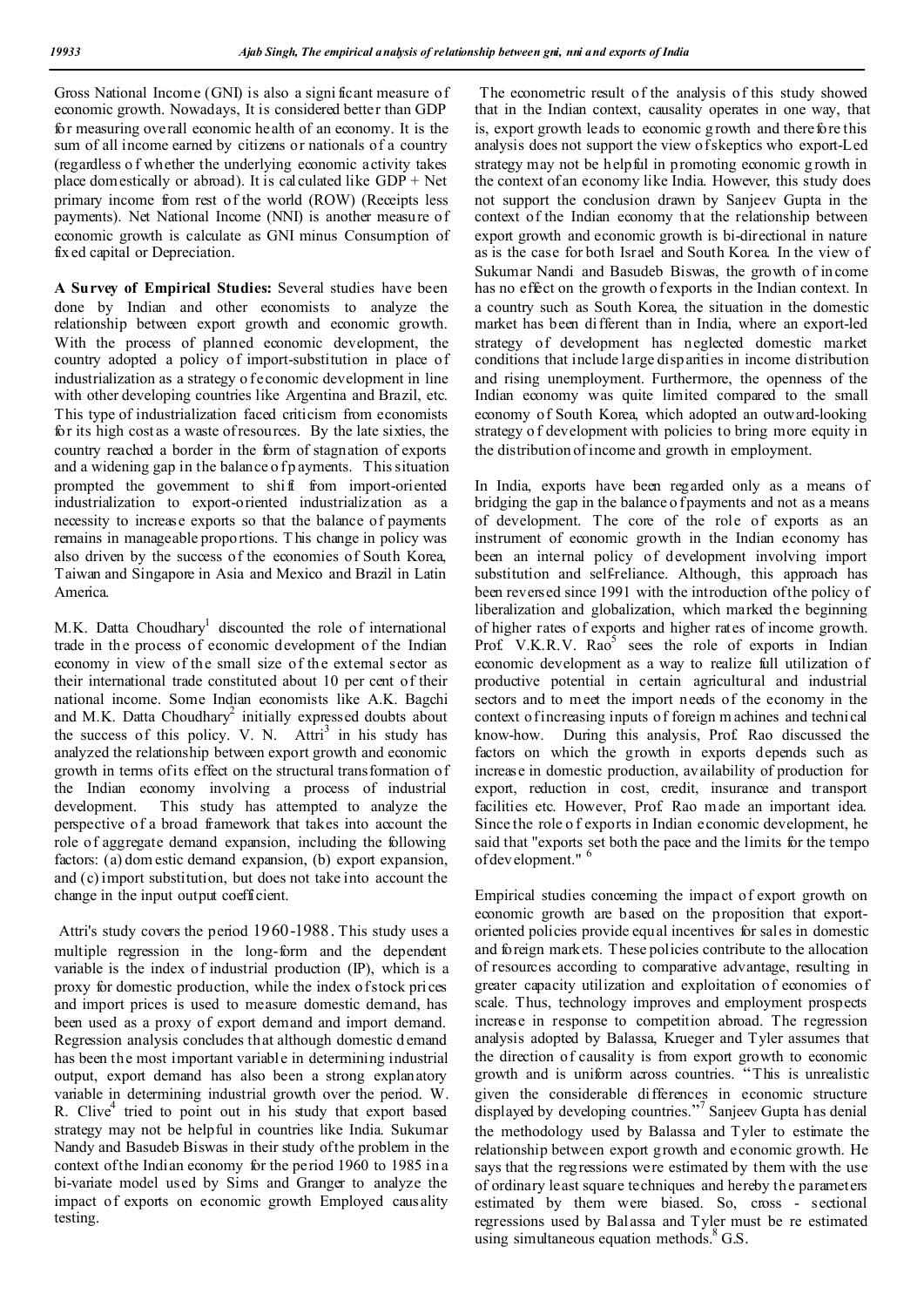Gupta<sup>9</sup> analyzed the question of the role of various factors in determining the variation in growth rates on the basis of data from the sixties and seventies of 29 developing count ries. The factors determining economic growth rate included such factors as saving rate, investment rate, price distortion index, multinational corporations, economic penetration ratio, export growth rate, government expenditure, growth rate, etc. The empirical results of this study indicated that the crucial determinants of economic growth are saving rate, investment rate, population growth, price distortion, multinational corporations, economic penetration ratio, export growth and government expenditure growth rate.<sup>10</sup>While export growth accounted for 22.4 per cent of the growth variations and 42.0 per cent of the industrial growth variations among different developing countries<sup>11</sup>. The present study is a version of an explanation of the relationship between Exports and GNI as well as NNI in t erms of crore rupees in India from 2005-06 to 2019-20.

### **OBJECTIVES OF STUDY**

The pertinent study is planned to the point of view to trace the relationship (i fany) of exports with GNI and NNI in India. In this study, GNI and NNI in volume terms are possible explanatory variables of exports trade in India. Keeping in view these economic variables, the equation is specified as  $Y=a+b X$ 

# **RESEARCH METHODOLOGY**

The present study is a version of an explanation of the relationship between Exports and GNI as well NNI in India from 2005-06 to 2019-20, using some statistical tools like Multiple Regression, R Squared, adjusted R Squared, Standard Error, ANOVA and t-test. Where on the one h and, Correlation is concerned with measuring the strength of linear relationship between response v ariable and predictor variable. On the other hand, regression analysis predicts the value of response variable and explains the impact of changes in a explanatory variable on the response v ariable. For the concerning empirical analysis, Secondary data and information are sourced from RBI, Handbook of Statistics on Indian Economy, 2016-17 to 2020-21. In addition, books, research papers, articles, etc. were also consulted for collecting required information.

**Hypothesis:** To the point of view of empirical analysis, it is hypothesized that GNI and NNI are signi ficant positive factors explaining variations in the exports trade in India.

**Relation between Gross Domestic Product and Exports in India:** It is necessary to analyze the relation between gross domestic product and exports in terms of the proportion which exports bear to gross domestic product. Data have been presented in this respect as follows:

Table 1 reveals and indicates that exports have tended to increase as a proportion of domestic product. While exports constituted 11.6 percent o f gross domestic product in 2004-05, this proportion declined to only 10.9 percent of the GDP in 2019-20 in course of 16 years of planning and this shows a very poor response of the growth of exports to the growth of GDP. However, there was a rise in 2013-14 and exports reached to 17.0 percent of GDP.

The figures of GNI, NNI and exports and the rates o f growth of G NI, NNI and exports can well be compared to indicate the responsiveness of exports to GNP and NNP. For the sake of, Table 2 indicating the figures as follows:

Table 2 highlights the figures of GNI, NNI, exports and its growth rates in Indi an perspectives. It is clear that the growth rate of GNI, NNI and exports were 13.90 percent, 13.92 percent and 21.6 percent, respectively in the year 2005-06 in relation to previous year, but in 2019-20, it has been remained 7.19 percent, 7.21 percent and -3.88 percent, respectively in relation to corresponding previous year<sup>12</sup>.

**The Empirical Analysis of Relationship between GNP, NNP and Exports of India:** In the present study, endeavors have been made to explain the variation in exports via regression model. These variations are explained by G.N.I. and N.N.I. in India. Thereby, the variation in exports can be explained using the variation in the independent variable. For this purpose, observations of dependent and independent variables have been taken from 2005-06 to 2019-20(i.e., 15 years). In this study Y refers to exports, value of GNI and NNI are  $X_1$  and  $X_2$  respectively.

The simple linear regression equation of exports(Y) on G.N.I. $(X_1)$  and exports $(Y)$  on N.N.I. $(X_2)$  are:

| $Y=270895.4543+0.109320617(X_1)$ |  |  |  |
|----------------------------------|--|--|--|
|----------------------------------|--|--|--|

| Y=268944.2+0.122317( $X_2$ ) |  |
|------------------------------|--|
|------------------------------|--|

Where, Y refers to the exports of India in  $\bar{\tau}$  crores,  $X_1$ represents G.N.I. of India in  $\bar{\tau}$  crores;  $X_2$  represents N.N.I. of India in ₹ crores.

### **Briefs information about regression statistics**

- The multiple correlation coefficients is 0.941807. This indicates that the correlation among the independent and dependent variables is positive and fairly strong. This statistic, which ranges from  $-1$  to  $+1$ , does not indicate statistical significance of this correlation.
- The coefficient of determination,  $\overrightarrow{R}$ , is 88.70%. This means that close to 89% of the variation in the dependent variable (exports) is explained by the independent variable-GNI.
- The adjusted R-square, a measure of explanatory power, is 0.878309. This statistic is not generally interpreted because it is neither a percentage (like the  $\overline{R}^2$ ), nor a test of signi ficance (such as the F-statistic).
- The standard error of the regression is Rs.218011.144 crore, which is an estimate of the variation of the observed value of exports, in rupees terms, about the regression line. The standard error is in the same unit o f measurement as the dependent variable.

#### **Is the Simple Regression Model Statistically Valid?**

It is important to test whether the regression model developed from sample data is statistically valid. For simple regression, we can use 2 approaches to test whether the coefficient of  $X$  is equal to zero.

- Using t-test
- Using ANOVA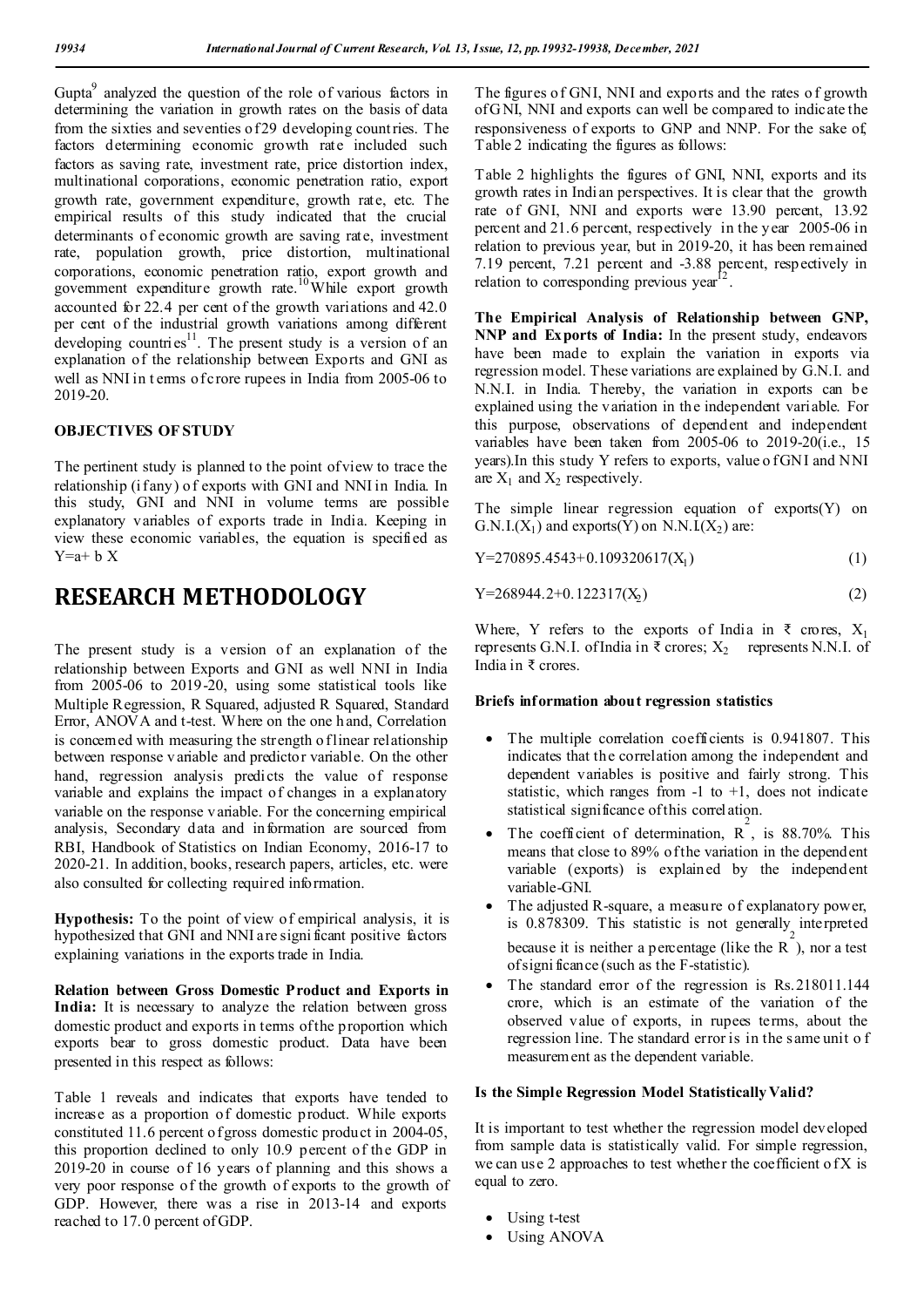#### **Table 1.GDP and Exports at current prices of India**

| Year        | GDP at current prices ( $\bar{\tau}$ Crore) | Exports at current prices ( $\bar{\tau}$ Crore) | Exports as % of GDP |
|-------------|---------------------------------------------|-------------------------------------------------|---------------------|
| 2004-05     | 3242209                                     | 375340                                          | 11.6                |
| 2005-06     | 3693369                                     | 456418                                          | 12.4                |
| 2006-07     | 4294706                                     | 571779                                          | 13.3                |
| 2007-08     | 4987090                                     | 655864                                          | 13.2                |
| 2008-09     | 5630063                                     | 840755                                          | 14.9                |
| $2009 - 10$ | 6477827                                     | 845534                                          | 13.1                |
| $2010 - 11$ | 7784115                                     | 1142922                                         | 14.7                |
| 2011-12     | 8736329                                     | 1465959                                         | 16.8                |
| $2012 - 13$ | 9944013                                     | 1634318                                         | 16.4                |
| $2013 - 14$ | 11233522                                    | 1905011                                         | 17.0                |
| 2014-15     | 12467959                                    | 1896445                                         | 15.2                |
| $2015 - 16$ | 13771874                                    | 1716384                                         | 12.5                |
| 2016-17     | 15391669                                    | 1849434                                         | 12.0                |
| 2017-18     | 17098304                                    | 1956515                                         | 11.4                |
| 2018-19     | 18971237                                    | 2307726                                         | 12.2                |
| 2019-20     | 20339849                                    | 2218233                                         | 10.9                |

Notes and source: Data having base year 2004-05 from 2004-05 and base year 2011-12 from 2011-12 to 2019-20 and sourced from RBI, Handbook of Statistics on Indian Economy, 2016-17 to 2020-21.

|  |  |  | Table 2.GNI, NNI, Growth Rate of GNI and NNI in India |  |  |
|--|--|--|-------------------------------------------------------|--|--|
|--|--|--|-------------------------------------------------------|--|--|

| Year        | GNI at current prices |                     |          | NNI at current prices | Exports  |                     |
|-------------|-----------------------|---------------------|----------|-----------------------|----------|---------------------|
|             | (₹Crore)              | Growth Rate $(\% )$ | (7Crore) | Growth Rate $(\% )$   | (₹Crore) | Growth Rate $(\% )$ |
| 2004-05     | 3219834               |                     | 2899943  | ۰                     | 375340   |                     |
| 2005-06     | 3667253               | 13.90               | 3303532  | 13.92                 | 456418   | 21.60               |
| 2006-07     | 4261472               | 16.20               | 3842743  | 16.32                 | 571779   | 25.28               |
| 2007-08     | 4966578               | 16.55               | 4481882  | 16.63                 | 655864   | 14.71               |
| 2008-09     | 5597140               | 12.70               | 5031943  | 12.27                 | 840755   | 28.19               |
| 2009-10     | 6439827               | 15.06               | 5780028  | 14.87                 | 845534   | 0.57                |
| 2010-11     | 7702308               | 19.60               | 6942089  | 20.10                 | 1142922  | 35.17               |
| $2011 - 12$ | 8659505               | 12.43               | 7742330  | 11.53                 | 1465959  | 28.26               |
| 2012-13     | 9827250               | 13.49               | 8766345  | 13.23                 | 1634318  | 11.48               |
| $2013 - 14$ | 11093638              | 12.89               | 9897663  | 12.91                 | 1905011  | 16.56               |
| 2014-15     | 12320529              | 11.06               | 10978238 | 10.92                 | 1896445  | $-0.45$             |
| 2015-16     | 13612095              | 10.48               | 12162398 | 10.79                 | 1716384  | $-9.49$             |
| 2016-17     | 15215269              | 11.78               | 13623937 | 12.02                 | 1849434  | 7.75                |
| 2017-18     | 16913491              | 11.16               | 15149545 | 11.20                 | 1956515  | 5.79                |
| 2018-19     | 18768912              | 10.97               | 16789288 | 10.82                 | 2307726  | 17.95               |
| 2019-20     | 20118353              | 7.19                | 17999754 | 7.21                  | 2218233  | $-3.88$             |

Notes and source: Same as above.

**Table 3. Summary Output of Regression Statistics and ANOVA**

| Summary Output               |              |                       |                 |            |                |             |             |             |
|------------------------------|--------------|-----------------------|-----------------|------------|----------------|-------------|-------------|-------------|
| <b>Regression Statistics</b> |              |                       |                 |            |                |             |             |             |
| Multiple R                   | 0.941807     |                       |                 |            |                |             |             |             |
| R Square                     | 0.887002     |                       |                 |            |                |             |             |             |
| Adj usted R Square           | 0.878309     |                       |                 |            |                |             |             |             |
| Standard Error               | 218011.144   |                       |                 |            |                |             |             |             |
| <b>Observations</b>          | 15           |                       |                 |            |                |             |             |             |
| <b>ANOVA</b>                 |              |                       |                 |            |                |             |             |             |
|                              | $df$         | SS                    | $\overline{MS}$ | F          | Significance F |             |             |             |
| Regression                   |              | 4850146939354         | 4850146939354   | 102.0464   | 0.00000016     |             |             |             |
| Residual                     | 13           | 0617875165978         | 0047528858921   |            |                |             |             |             |
| Total                        | 14           | 5468022105332         |                 |            |                |             |             |             |
|                              | Coefficients | <b>Standard Error</b> | t Stat          | $P-value$  | Lower 95%      | Upper $95%$ | Lower 95.0% | Upper 95.0% |
| Intercept                    | 270895.4543  | 127884.9099           | 2.118275365     | 0.05399    | -5383.096203   | 547174      | $-5383.1$   | 547174.0047 |
| $GNI(X_1)$                   | 0.109320617  | 0.010821895           | 10.10179973     | 0.00000016 | 0.085941       | 0.1327      | 0.08594     | 0.132699    |

The explanation of various results which have been drawn in the above analysis is as follows:

**Analysis of variance:** The analysis of variance information provides the breakdown o f the total variation of the dependent variable. Here, value of exports is divided in to the explained and unexplained portions.

- The SS Regression is the variation explained by the regression line; SS Residual is the variation of the dependent variable that is not explained. In the study concerned, 88.7% variations of exports are explained and 11.3% are not explained by GNI.
- The F-statistic is calculated using the ratio of the mean square regression (MS Regression) to the mean square residual (MS Residual). This is statistic can then be compared with the critical F value for 1 and 13 degrees of freedom (available from an F-table) to test the null hypothesis:

 $H$ <sub>0</sub>: Slope=0

 $H_{1}: \text{Slope} \neq 0$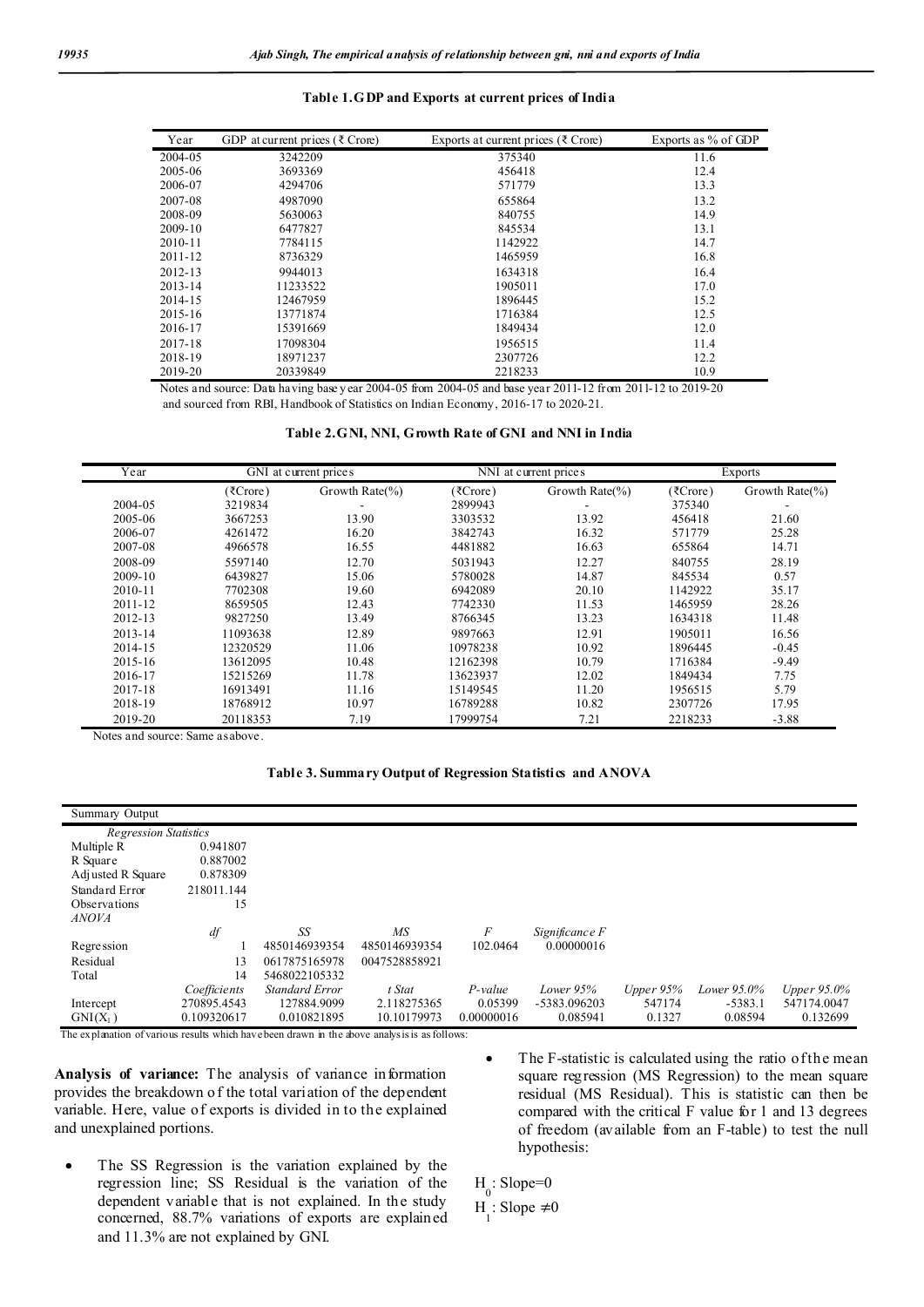### **Table 4. Summary Output of Regression Statistics and ANOVA**

| Summary Output               |              |                       |             |             |                |             |                |             |
|------------------------------|--------------|-----------------------|-------------|-------------|----------------|-------------|----------------|-------------|
| <b>Regression Statistics</b> |              |                       |             |             |                |             |                |             |
| Multiple R                   | 0.940518     |                       |             |             |                |             |                |             |
| R Square                     | 0.884575     |                       |             |             |                |             |                |             |
| Adj usted R Square           | 0.875696     |                       |             |             |                |             |                |             |
| Standard Error               | 220340.5     |                       |             |             |                |             |                |             |
| Observations                 | 15           |                       |             |             |                |             |                |             |
| <b>ANOVA</b>                 |              |                       |             |             |                |             |                |             |
|                              | df           | SS                    | MS          | F           | Significance F |             |                |             |
| Regression                   |              | 4.8369                | 4.83687     | 99.62677    | 1.83869        |             |                |             |
| Residual                     | 13           | 6.3115                | 48549934371 |             |                |             |                |             |
| Total                        | 14           | 5.4680                |             |             |                |             |                |             |
|                              | Coefficients | <b>Standard Error</b> | t Stat      | P-value     | Lower $95%$    | Upper $95%$ | Lower $95.0\%$ | Upper 95.0% |
| Intercept                    | 268944.2     | 129569.8288           | 2.075669791 | 0.058328    | $-10974.4169$  | 548862.8    | $-10974.4$     | 548862.7758 |
| $NNI(X_2)$                   | 0.122317     | 0.012254573           | 9.981320862 | 0.000000184 | 0.09584243     | 0.148791    | 0.095842       | 0.148791222 |

The explanation of several results which have been drawn in the above analysis is as follows:

### **Table 5. Residual Output and Probability Output of Exports(Y)**

| <i><b>RESIDUAL OUTPUT</b></i> |                      |                  |                           | PROBABILITY OUTPUT |            |
|-------------------------------|----------------------|------------------|---------------------------|--------------------|------------|
| <i><b>Observation</b></i>     | Predicted Exports(Y) | <b>Residuals</b> | <b>Standard Residuals</b> | Percentile         | Exports(Y) |
|                               | 671801.8159          | -215383.8159     | $-1.025242769$            | 3.333333333        | 456418     |
|                               | 736762.2038          | -164983.2038     | $-0.785332157$            | 10                 | 571779     |
|                               | 813844.827           | -157980.827      | $-0.752000329$            | 16.66666667        | 655864     |
|                               | 882778.254           | -42023.25403     | $-0.200033773$            | 23.33333333        | 840755     |
|                               | 974901.317           | $-129367.317$    | $-0.615797922$            | 30                 | 845534     |
|                               | 1112916.519          | 30005.48074      | 0.14282829                | 36.66666667        | 1142922    |
|                               | 1217557.886          | 248401.1138      | 1.18240753                | 43.33333333        | 1465959    |
| x                             | 1345216.49           | 289101.5096      | 1.3761444                 | 50                 | 1634318    |
| 9                             | 1483658.808          | 421352.1918      | 2.005667352               | 56.66666667        | 1716384    |
| 10                            | 1617783.29           | 278661.7103      | 1.326450189               | 63.33333333        | 1849434    |
| 11                            | 1758978.082          | -42594.08206     | $-0.202750956$            | 70                 | 1896445    |
| 12                            | 1934238.053          | -84804.05334     | $-0.403673517$            | 76.66666667        | 1905011    |
| 13                            | 2119888.731          | -163373.7307     | $-0.777670946$            | 83.33333333        | 1956515    |
| 14                            | 2322724.5            | -14998.49968     | $-0.071393959$            | 90                 | 2218233    |
| 15                            | 2470246.223          | $-252013.2228$   | $-1.199601433$            | 96.66666667        | 2307726    |

Source: Author's own Calculations.

### **Table 6. Macro-Economic Aggregates**

| (Amount in $\bar{\tau}$ Crore)                                                                                                                 |              |           |           |           |             |           |           |
|------------------------------------------------------------------------------------------------------------------------------------------------|--------------|-----------|-----------|-----------|-------------|-----------|-----------|
| Item/Year                                                                                                                                      | 2013-14      | 2014-15   | 2015-16   | 2016-17   | $2017 - 18$ | 2018-19   | 2019-20   |
|                                                                                                                                                | $\mathbf{2}$ | 3         | 4         | 5         | 6           | 7         | 8         |
| Population (in Lakhs)                                                                                                                          | 12510        | 12670     | 12830     | 12990     | 13140       | 13270     | 13410     |
| GVA at Basic Prices                                                                                                                            | 10363153     | 11504279  | 12574499  | 13965200  | 15513122    | 17139962  | 18343237  |
| Net taxes on products                                                                                                                          | 870369       | 963680    | 1197375   | 1426469   | 1585182     | 1831275   | 1996612   |
| <b>Gross Domestic Product</b>                                                                                                                  | 11233522     | 12467959  | 13771874  | 15391669  | 17098304    | 18971237  | 20339849  |
| Consumption of Fixed Capital                                                                                                                   | 1195975      | 1342291   | 1449697   | 1591332   | 1763946     | 1979624   | 2118600   |
| Net Domestic Product                                                                                                                           | 10037547     | 11125668  | 12322177  | 13800337  | 15334357    | 16991613  | 18221249  |
| Primary income receivable from ROW (net)                                                                                                       | $-139884$    | $-147430$ | $-159779$ | $-176400$ | $-184813$   | $-202324$ | $-221496$ |
| Gross National Income (GNI or GNP)                                                                                                             | 11093638     | 12320529  | 13612095  | 15215269  | 16913491    | 18768912  | 20118353  |
| Net National Income (NNI Or NNP)                                                                                                               | 9897663      | 10978238  | 12162398  | 13623937  | 15149545    | 16789288  | 17999754  |
| Other current transfers (net) from ROW                                                                                                         | 395918       | 405154    | 413083    | 379438    | 405740      | 493740    | 511966    |
| Gross National Disposable Income                                                                                                               | 11489556     | 12725683  | 14025178  | 15594707  | 17319231    | 19262652  | 20630319  |
| Net National Disposable Income                                                                                                                 | 10293581     | 11383392  | 12575481  | 14003375  | 15555285    | 17283028  | 18511719  |
| Gross Saving                                                                                                                                   | 3608193      | 4019957   | 4282259   | 4825113   | 5538393     | 5712920   | ٠         |
| Net Savings                                                                                                                                    | 2412218      | 2677666   | 2832562   | 3233781   | 3774447     | 3733296   |           |
| Gross Capital Formation                                                                                                                        | 3794135      | 4179779   | 4422659   | 4918077   | 5849224     | 6108582   |           |
| Net Capital Formation                                                                                                                          | 2598160      | 2837487   | 2972961   | 3326745   | 4085278     | 4128958   | L,        |
| Per Capita GDP (₹)                                                                                                                             | 89796        | 98405     | 107341    | 118489    | 130124      | 142963    | 151677    |
| Per Capita GNI $(\bar{z})$                                                                                                                     | 88678        | 97242     | 106096    | 117131    | 128718      | 141439    | 150025    |
| Per Capita NNI $(3)$                                                                                                                           | 79118        | 86647     | 94797     | 104880    | 115293      | 126521    | 134226    |
| Per Capita GNDI $(\bar{x})$                                                                                                                    | 91843        | 100439    | 109315    | 120052    | 131805      | 145159    | 153843    |
| Per Capita PFCE $(\bar{x})$                                                                                                                    | 51764        | 57201     | 63339     | 70258     | 76794       | 84808     | 91440     |
| Notes : 1. Data for 2016-17 are Third Revised Estimates, for 2017-18 are Second Revised Estimates and for 2018-19 are First Revised Estimates. |              |           |           |           |             |           |           |
| 2. Data for 2019-20 are Provisional Estimates. Base Year: 2011-12 At Current Prices                                                            |              |           |           |           |             |           |           |

Source: RBI, Handbook of Statistics on Indian Economy, 2016-17 to 2020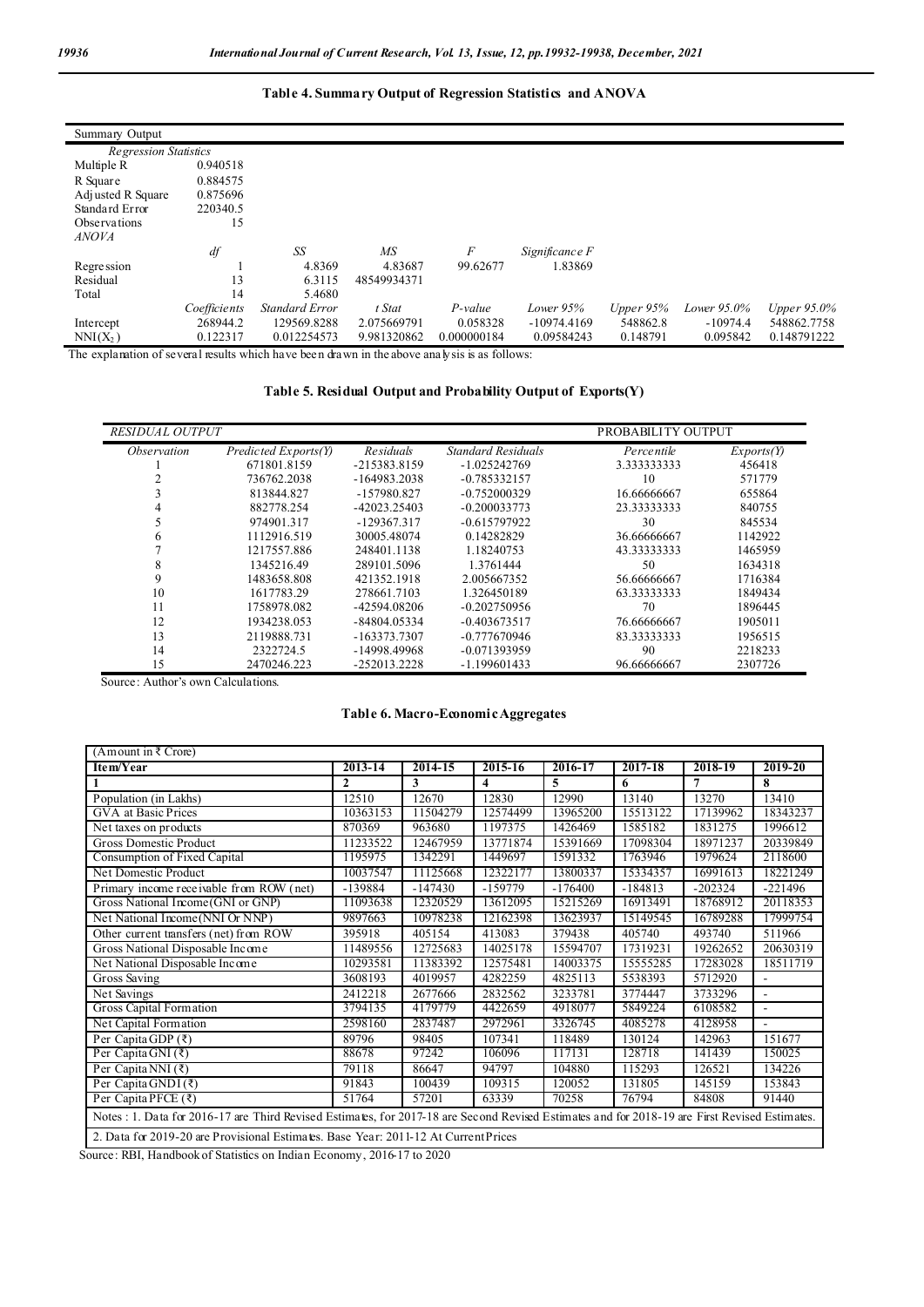#### **Table 7. GDP and Exports at current prices of India**

| Year        | GDP at current<br>prices<br>(₹ Crore) | Exports at<br>current prices<br>(₹ Crore) | Exports as % of<br>GDP |
|-------------|---------------------------------------|-------------------------------------------|------------------------|
| 2004-05     | 3242209                               | 375340                                    | 11.6                   |
| 2005-06     | 3693369                               | 456418                                    | 12.4                   |
| 2006-07     | 4294706                               | 571779                                    | 13.3                   |
| 2007-08     | 4987090                               | 655864                                    | 13.2                   |
| 2008-09     | 5630063                               | 840755                                    | 14.9                   |
| 2009-10     | 6477827                               | 845534                                    | 13.1                   |
| $2010 - 11$ | 7784115                               | 1142922                                   | 14.7                   |
| 2011-12     | 8736329                               | 1465959                                   | 16.8                   |
| $2012 - 13$ | 9944013                               | 1634318                                   | 16.4                   |
| 2013-14     | 11233522                              | 1905011                                   | 17.0                   |
| 2014-15     | 12467959                              | 1896445                                   | 15.2                   |
| 2015-16     | 13771874                              | 1716384                                   | 12.5                   |
| 2016-17     | 15391669                              | 1849434                                   | 12.0                   |
| 2017-18     | 17098304                              | 1956515                                   | 11.4                   |
| 2018-19     | 18971237                              | 2307726                                   | 12.2                   |
| 2019-20     | 20339849                              | 2218233                                   | 10.9                   |

Notes and sou rce: GDP=GVA at Basic Prices plus Net taxes on products, data hav ing base year 2004 -05 from 2004-05 and base year 2011-12 from 2011-12 to 2019 -20 and sourced from RBI, Handbook of Statistics on Indian Econo my, 2016-17 to 2020 21.

**Table 8. Exports Trade of India**

| Year        | Am ount(₹ Crore) | Rate of Growth of Exports $(\%$ |
|-------------|------------------|---------------------------------|
| 2004-05     | 375340           |                                 |
| 2005-06     | 456418           | 21.60                           |
| 2006-07     | 571779           | 25.28                           |
| 2007-08     | 655864           | 14.71                           |
| 2008-09     | 840755           | 28.19                           |
| 2009-10     | 845534           | 0.57                            |
| $2010 - 11$ | 1142922          | 35.17                           |
| 2011-12     | 1465959          | 28.26                           |
| $2012 - 13$ | 1634318          | 11.48                           |
| 2013-14     | 1905011          | 16.56                           |
| 2014-15     | 1896445          | $-0.45$                         |
| 2015-16     | 1716384          | $-9.49$                         |
| 2016-17     | 1849434          | 7.75                            |
| 2017-18     | 1956515          | 5.79                            |
| 2018-19     | 2307726          | 17.95                           |
| 2019-20     | 2218233          | -3.88                           |

Notes and source: Same as above.

**Using coefficient information for testing if slope=0:** The pvalue associated with the calculated F-statistic is probability beyond the calculated value. Comparing this value with 5%, for example, indicates rejection of the null hypothesis. In our study, F value is 102.0464 and p- values=0.00000016. P-value is again very small. If it is smaller than our  $\alpha$  level, then, we reject null; not otherwise. Thus, at 0.05 (or 0.01) level, slope is NOT zero implying that our model is statistically valid. This is the same conclusion we reached using t-test. Using ANOVA for testing if slope=0: t-stat=10.10179973 and p- values=0.00000016.P-value is very small. If it is smaller than our  $\alpha$  level then, we reject null; not otherwise. If  $\alpha$ =0.05, we would reject null and conclude that slope is not zero. Same result holds at a=0.01 because the P-value is smaller than 0.01. Thus, at 0.05 (or 0.01) level, we conclude that the slope is NOT zero implying that our model is statistically valid.

**Confidence Interval for the Slope of Size:** The 95% Confidence Interval tells us that for every 1 crore increase in GNI, exports will increase by RS.0.1327 crore or 13.27 Lakhs to RS.0.08594 crore or Rs.8.6 Lakhs.

**The Estimated Regression Line:** The results of the estimated regression line include the estimated coefficients, the standard error of the coefficients, the calculated t-statistic, the corresponding p-value, and the bound of the 95% confidence interval. The independent variables that statistically significant in explaining the v ariation in the value o f exports is the GNI, as indicated by (1) calculated t-statistics that exceed the critical values, and (2) the calculated p-values that are less than the significance level of 5%.



Source: Autho r's elabo rations.

**Figure 1. Showing**  $GNI(X_1)$  **Residual Plot** 



Source: Author's elaborations.

**Figure 3. Showing**  $NNI(X_2)$  **Residual Plot** 



Source: Author's elaborations.

**Figure 3. Showing**  $NNI(X_2)$  **Residual Plot** 

**Simple Linear Regression Equation Exports(Y) on NNI**   $(X_2)$  is:

$$
Y=268944.2+0.122317(X_2)
$$
 (ii)

#### **Gist of information about regression statistics**

The multiple correlation coefficient is 0.940518. This indicates that the correlation among the independent and dependent variables is positive and fairly strong. This statistic, which ranges from  $-1$  to  $+1$ , does not indicate statistical significance of this correlation.

The **coefficient of determination**,  $R^2$ , is 88.46%. This means that close to 89% of the variation in the dependent variable (exports) is explained by the independent variable-NNI.

The **adjusted R-square**, a measure of explanatory power, is 0.875696. This statistic is not generally interpreted because it is neither a percentage (like the  $R^2$ ), nor a test of significance (such as the F-statistic).

The **standard error of the regression** is Rs. 220340.5crore, which is an estimate of the variation of the observed v alue of